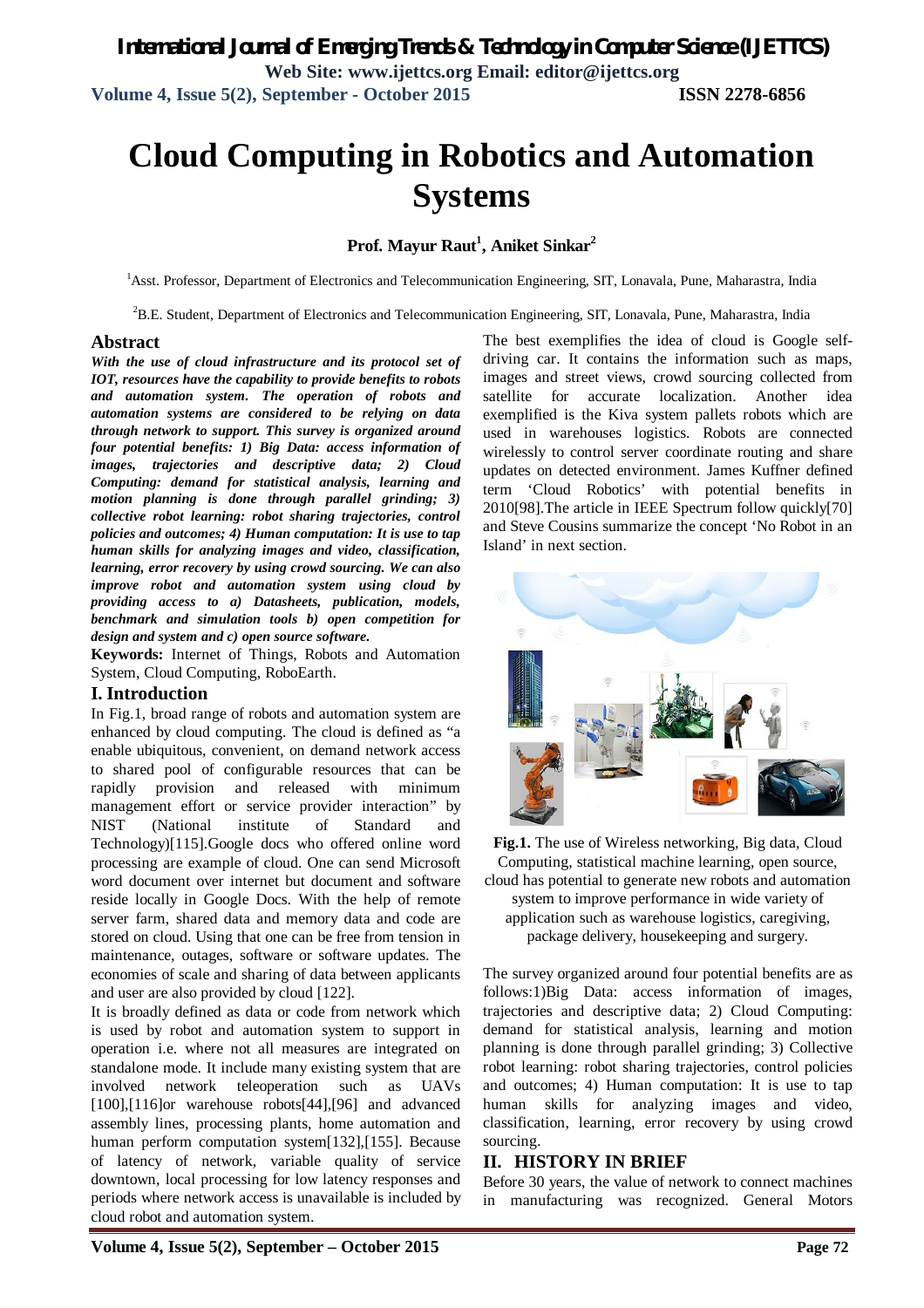**Volume 4, Issue 5(2), September - October 2015 ISSN 2278-6856**

introduces manufacturing Automation Protocol (MAP) developed in 1980[80].WWW popularized the HTTP over IP protocol in 1990, a diverse set of incompatible proprietary protocols by vendors [121].

A series of web interfaces to robots and devices for exploration of issues such as user interface and robustness was developed by researchers in late 1990[64], [65] that initiated another sub-domain field named 'Network Robotics [66], [112]. In 1994 the first industrial robot connected to the web using graphical user interface that can operate by any visitor by inter browser [63]. Work by inabaet.al on "Remote Brained Robots" described advantages of remote computing in robot control which happens in 1997[79]. The establishment of technical committee on network robots by IEEE robotics and automation society that organized large number of workshops in May 2001[10].The chapters on robotics such as network tele-robots and network robots detailed in Springer Handbook [99],[143].



**Fig.2**. The RoboEarth architecture design for the purpose of robots for sharing data and learn from each other [22][156].

The RoboEarth project which explains "information is shared and learned by robots from each other through giant network and database, in WWW of robots" announced in 2009 [22], [156] as illustrated in Fig. 2 .The RoboEarth team developed system architecture for service of robotics [30], [53] developing cloud network [74], [87] and computing for the purpose of generation of 3D environment models and speech and face recognition under European Union Grant [148].

The broader term 'Cloud Robotics' which is introduced by James Kuffner in 2010, supplanted earlier terminologies and has been adopted term by many researchers. How RFID and inexpensive processors could incorporate for share information and communicate each other in vast array of robots and physical objects from inventory to household items [110] described by term 'Inter Of Things' [32] which introduced in 2010.

Term "Industry 4.0" which introduced in Germany in 2011, predicts a fourth revolution, it will use network for:

1) Mechanization of production using water and steam power. 2) Mass production using electric power and 3) to automate production use of electronics in industrial revolution [11]. GE (General Electric) describes new efforts where equipment's such as wind turbines, MRI connect over network to share information and data to help industries like energy transportation and healthcare [55], [93].GE describes this term as a 'Industrial Internet' introduced in 2012. The example of industrial internet is optimizing of fuel consumption under any myriad condition [59]. For optimization of fuel consumption in aircraft engines GE uses sensor readings under myriad condition. The big data and cloud computing is used in many industries [25], [113] and being used for optimization of water usage for irrigation [52].

## **III. BIG DATA IN CLOUD**

The vast amount of resources of data which are not possible to maintain in onboard of the robot and automation of the system provided by cloud. The data which extends the processing capacity of conventional systems is called big data. Big data includes images video maps, real time network and financial transactions [102] and vast network sensors [159]. A summary made by U.S National Academy of Engineering that research opportunities and challenges are created by big data [41]. Sampling algorithm is their example. They can provide reasonable approximation to queries to keep running time manageable on data sheet but dirty data is affected those approximations [38], [58], and other challenges are summarized in [29] and [165]. Hunter et al. [77] presents mobile millennium for cloud based transition which uses mobile GPS for gathering information and process it for distribution. It also collect and share data about noise level and air quality (See Fig. 3).



**Fig.3**. The architecture of Mobile Millennium shows that data can be collected from many sources; it uses Big Data and collective robot learning aspect for cloud robotics and automation system.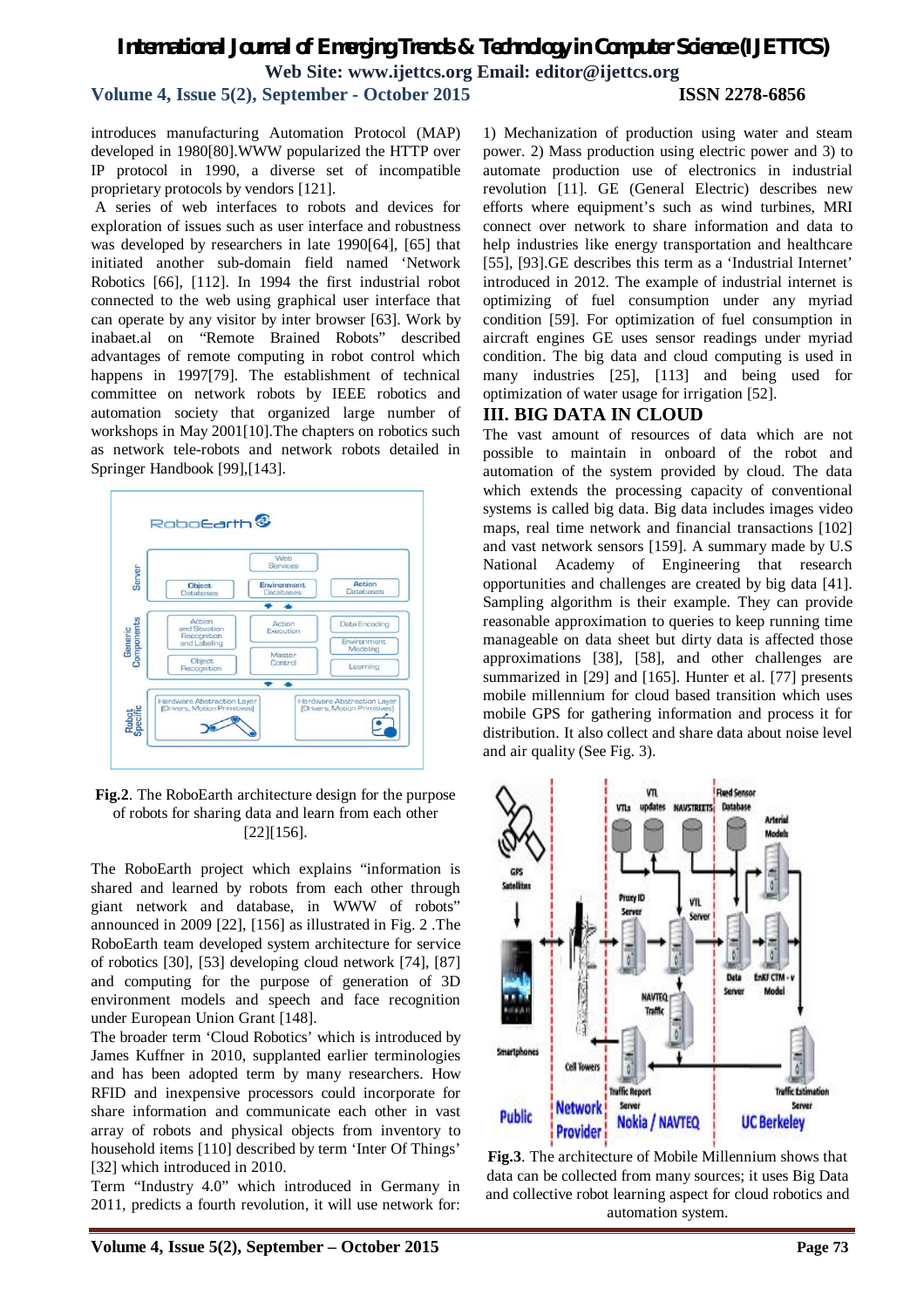## **Volume 4, Issue 5(2), September - October 2015 ISSN 2278-6856**

Machine learning facilitates large datasheet that demonstrate in context of computer vision. Object and scene recognition use large scale classes datasheet such as ImageNet [50], PASCAL visual object datasheet [56], and others [142], [151] by leveraging Trimble's sketch up 3D ware houses. Manually labelled training data need reduced by Lai et al [101]. Augmented reality application with processing in cloud created with the community photo collection [57], Grammer et al, a object learning technique [72] which is more robust can be provided with the help of combination of internet images with local human operator by querying hidagu pena et al. Multilayer neural network which take advantage of big data [49] is used by deep learning. It is also used for computer vision [97], [140] and grasping [104].

There are some persistent challenges in Robotics, one of them is grasping [40], [120], that determines optimal way to grasp a newly encountered objects. Incremental learning of grasp strategies is facilitated by cloud resources in 3D CAD models online database by matching sensor against it. Examples of sensor data include 2D image feature [75], 3D feature [68] and 3D point clouds as well as demonstrations [94].



**Fig.4.** Google's object recognition system facilitates object recognition in the Cloud and it combines enormous datasheet of images and textual labels.

A free image recognition system that is Google Goggles [9] incorporates into a cloud system for the usage of Robot grasping [89] (See Fig. 4). For application such as object recognition to grasping and manipulation [156], the data related to objects and maps are stored by RoboEarth project, and for evaluation of different aspects of grasping algorithms [45], [46] the database is available online that includes grasp stability, robust grasping [162] and scene understanding [128].The e.g. of databases are The Columbia Grasp Datasheet [67], the MIT KIT datasheet [88], the Willow Garage Household Object Datasheet [40]. A cross platform formats for representing data has been defined. Research challenge sensor data like images and point clouds has few number of widely used formats, trajectories relatively simple data has no common standards[129],[147], [149]. Another challenge is working with sparse representation which is used for efficient data transmission. Example of sparse representation is sparse motion planning for Robotic and Automation systems [51], [105].



**Fig.5.** Cloud based object recognition for Grasping. Robots capture the image, and then send it to the Google object recognition server. After processing the image and return data for set of candidate objects with precomputed grasping options, Robot compares CAD models and detected point cloud to refine identification and then perform pose estimation and selects an appropriate grasp. After grasp, execution data on outcome is used to update models in cloud for future reference.



**Fig.6.**Geometric shape uncertainty grasping using cloud. On top, uncertainties in objects pose and shape.

The large number of datasheets which is collected from different types of sources is 'dirty' with erroneous, duplicated or corrupted data. The example is 3 dimensional position data collected at time of calibration [111]. The robust new approaches are required for dirty data.

## **IV. CLOUD COMPUTING IN BRIEF**

Amazon's elastic compute cloud [1], [2],Google machine cloud [8], Microsoft's azure [12] are the commercial sources which makes wide availability of parallel computation on demand for the purpose of short term computing task [105], [106]. The access is provided to the thousands of remote processors by this system. First these services mainly used by only application developers, but now it used in scientific and technical high performance computing application [20], [86], [114], [152]. Sensing, models and control uncertainty which can be modeled as perturbation in position, orientation, shape and control is central issue in Robot and Automation system [62].The parallel cloud computing can be used in medicine [157]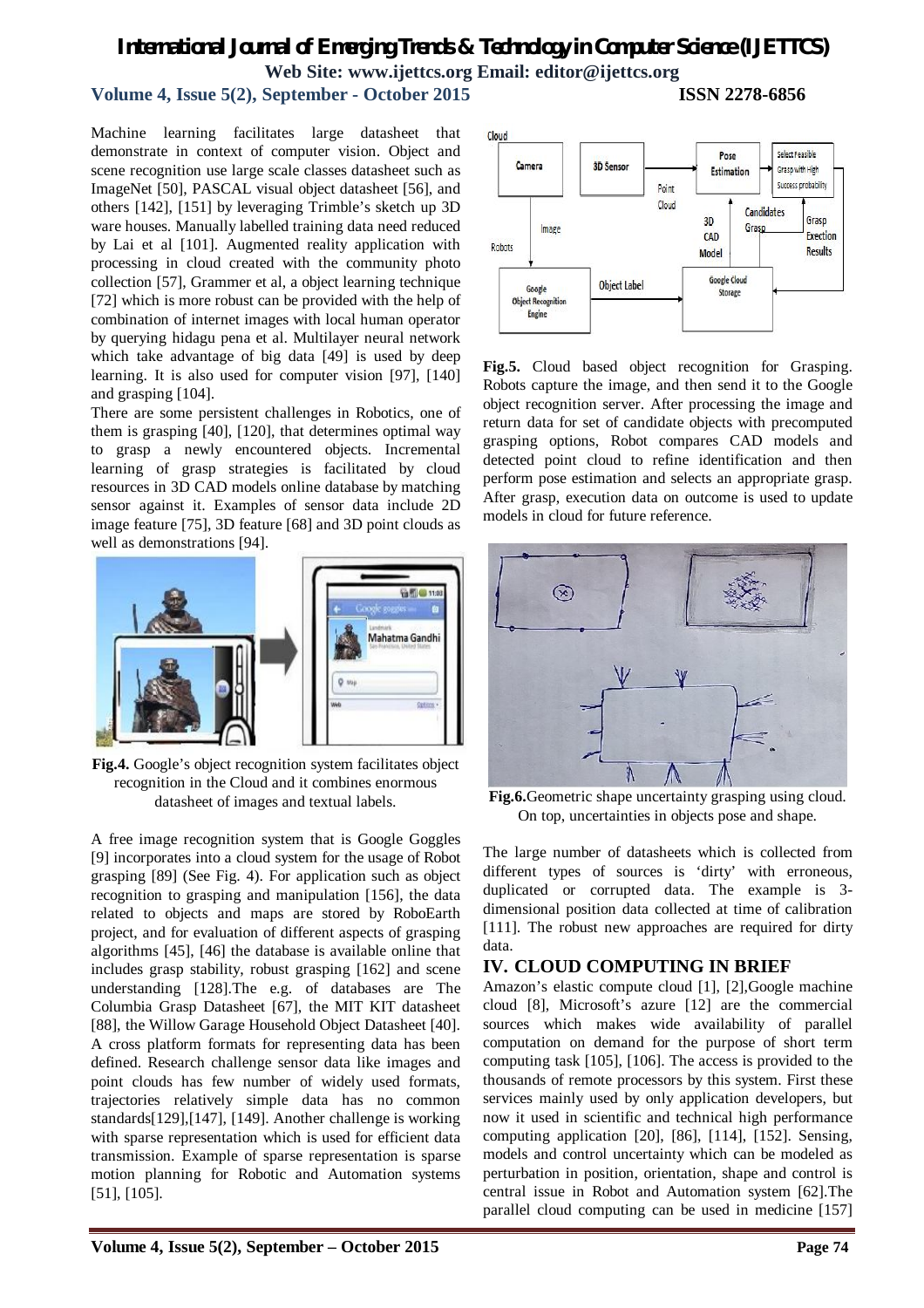## **Volume 4, Issue 5(2), September - October 2015 ISSN 2278-6856**

and particle physics [141] by computing outcomes of cross product of many possible perturbation in objects and environment pose, shape and robot response for sensors and commands [154]. The compute robust grasp in presence of shape uncertainty is possible with the help of cloud based sampling [90]-[92] (see Fig. 6). By using

Nominal polygonal outline with Gaussian uncertainty around each vertex and center of mass act as an input and it uses parallel sampling to compute a grasp quality matric on lower bound on a probability of achieving force closure.

Robot navigation by performing SLAM in the cloud and next view planning for object recognition and many more computationally intensive Robotics and Automation systems application can be speed up using cloud computing [134], [135]. The demonstration of cloud based formation of ground robots is also possible [153]. Generation of graphs is done by optimal sampling based motion planning methods such as RRT. The algorithm for graph reduction is needed to facilitate data transfer.

The video and image analysis [123], [137] and mapping [119], [136] are also facilitating by cloud. The architecture for efficient planning, the motion of new robot manipulators designed for the purpose of flexible manufacturing floors in which robot and cloud are two parts of computation is proposed by Beckris et al [33].

Some applications such as decluttering room, precomputing grasp strategies or offline optimization of machine scheduling are not time sensitive, but many has real time demand. It is important to acknowledge that cloud is connected to varying network latency and quality of the service [26], [27], [95], [109].

## **V. COLLECTIVE ROBOT LEARNING**

Cloud collecting of data from many instances such as physical trails and environments for sharing it for robot learning. The example of sharing of data is the system share conditions i.e. initial and desired conditions to control policies associated with it and trajectories and most importantly data on resulting performance and outcomes.



**Fig.7.** Lightning path planning framework architecture.

The process of collective robot learning by collecting trajectories from many different robots over many tasks and it uses cloud computing for purpose of parallel planning and trajectory adjustment is called 'lightning' [35](See Fig. 7).

Global network also expects such systems for path planning including traffic routing (See fig. 8). For grasping purpose [37], the stability of grasping can be learning from previous grasp on objects. The capabilities of robots with limited computational resources can improved with the help of collective robot learning. My Robot project [13] which is introduced by Roboshop, proposes 'Social network' for robots. The way human benefits from sharing, collaborating and socializing, the robot can be benefited same way by sharing sensor information on giving insight on their perspective of current state [21].



**Fig.8.** Cloud Think architecture, an open-standard for self-reporting sensing device such as sensors mounted on automobile developed by Wilhem et al. Cloud-enabled sensor network data can be enabled for collaborative sharing of data for traffic routing.

The datasheets such as RoboEarth and Robobrain are updated with the information from connected robots. The Robobrain project can be learning from internet by available resource, simulation and real life robots trails publically [16]. For the purpose of movement of pallets in warehouse KIVA system [44], [96] uses hundreds of mobile with the help of local network to coordinate motion and tracking data.

## **VI. CROWDSOURCING AND CALL CENTERS**

Problems like image labeling for computer vision, learning association between object labels and location can be solved using human skill, experience and intuition [40], [87], [98], [155]. The task which exceeds capabilities of computer is performing human workers in Amazon's mechanical Turk pioneering 'crowdsourcing'. Consider a future scenario where the errors and exceptions reported and detected to humans by Robot and Automation system, instead of automated telephone reservation system.

Leepar et al. developed an interface to grasp execution for operators using a set of different strategies. The result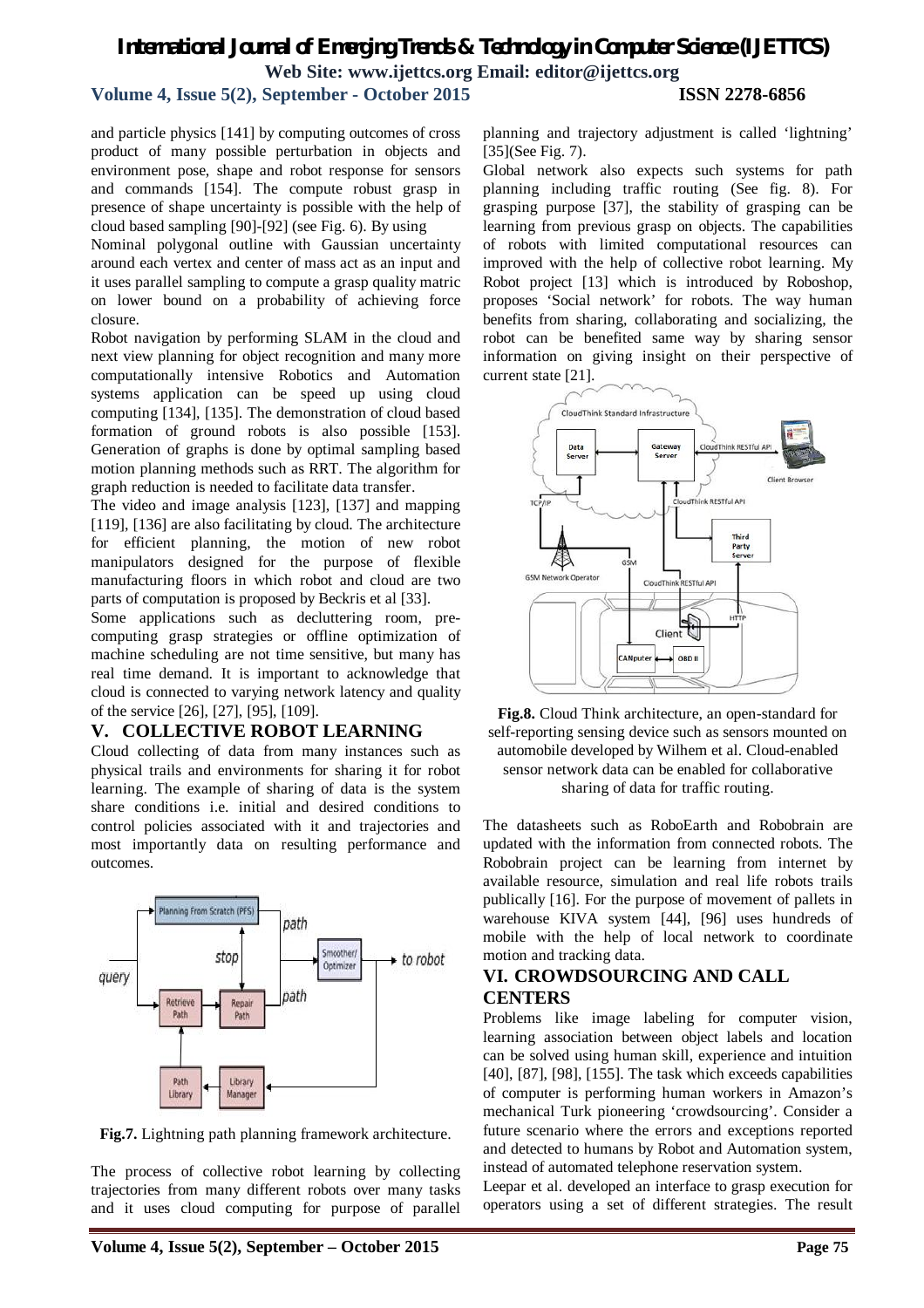## **Volume 4, Issue 5(2), September - October 2015 ISSN 2278-6856**

indicates, humans can select more robust and better grasp strategies. The research exploring, how these things used for the purpose of path planning to determine depth layers [73], [82], image normal and symmetry for images [61] and to refine image segmentation. Researchers are working on understanding of pricing models and apply crowd sourcing to grasping knowledge based solution for industrial automation [146]. It has been long history of network robotics in which robots remotely tele-operated by humans on web [63] and expanded resources of cloud and enables new research into remote human operations [103], [144], [164] (See Fig 9).



**Fig.9.** Teleoperation for Tiered human assistance using cloud-based resource.

### **VII. OPEN-SOURCE AND OPEN-ACCESS**

The evolution of cloud robotics and automation is supported by cloud by facilitating human access to: 1) publications, simulation tools, benchmark and models. 2) For design and system open competition and 3) open source software.

The Robot Operating System (ROS) which help software to create robot application by providing libraries and tools [14], [18], [131]. ROS is example of open source software [42], [124] which is widely accepted by community. The ROS is ported to android devices [19], it has been standard akin to Linux and widely used in robot research industry, with ROS industrial project created to support these users [17].The simulation libraries for robotics are open source now which help students and researchers to set up and adapt new system rapidly and sharing of software becomes easy. There are many open simulation libraries such as "Bullet" which is used in video games as a physical simulator [4]. OpenRAVE [15] and Gazedo [7] are open source simulation libraries. The simulation environments specifically geared towards certain application which are OOPSMP,a motion planning library [127] and GraspIt. The nature of open source of these libraries allows them to modify to suit application which they are not originally design for.

The open source hardware, CAD models and technical details of construction are freely available [47]. The Arduino project [3] in which many different sensors and

different actuators are available is widely used open source microcontroller. The RAVEN [71] an open architecture laparoscopic surgery robot is developed as research platform and less expensive than commercial surgical robots [23]. The 3D printing majorly impact on open

source hardware design and many other fields [60], [81], [108]. Open challenge and design competition for diverse and geographically distributed population innovators facilitates by cloud.

A competition of robot system and software teams to develop robots capable of assisting human in responding to natural and man-made disaster is called as DARPA. Robotics Challenge (DRC) is supported by NIST and Southwest robotics institute [24]. The DRC simulator is given to all contestants through open source cloud based simulation platform for testing the performance of Atlas humanoid robots on variety of disaster response task [5], [7]. The task such as running interactive, real time simulation task in parallel for purpose such as predicting and evaluating performance, validating design decision and training users are permitted by cloud [28].

Ultra affordable educational robot challenge organized by American robotics network with support of IEEE Robotics and Automation society in summer 2012. It activated overly 28 designs including the modified surplus SONY game controller uses vibration motor to drive wheels and lollipops for inertial counterweight for contact sensing by thumb switches. The SONY controller is grand prize winner.

### **VIII. CHALLENGES AND FUTURE DIRECTIONS**

The connectivity inherent in cloud raises range of privacy and security concerns [133], [139]. The data generated by cloud connected robots and sensors is included in those concerns, because they include data like images and video from private homes and corporate trade secretes [130], [161].The potential of Robots and systems attacked remotely is introduced by cloud. Researchers at university of Texas at Austin demonstrated that hack and remotely control UAV drones is possible via inexpensive GPS spoofing systems in evaluation study of Department of Homeland Security (DHS) and Federal Aviation Administration [76]. These concerns raise the new regulatory, accountability and legal issues related to the safety, control and transparency. For ethics and policy research "We Robot" conference organized annually [160].

To cope up with time varying network latency, quality of service is needed with new algorithms. Faster data connection both wired and wireless reducing latency, but algorithms must be designed in such way that degrade gracefully when cloud resources are very slow, noisy and unavailable. The best example of that is "anytime" load balancing algorithms which is used for speech recognition in smart phones. It sends the speech signal to cloud for analysis and simultaneously process it internally and use best results available after delay [35]. When cloud is used for parallel-processing, it is invigorating that algorithms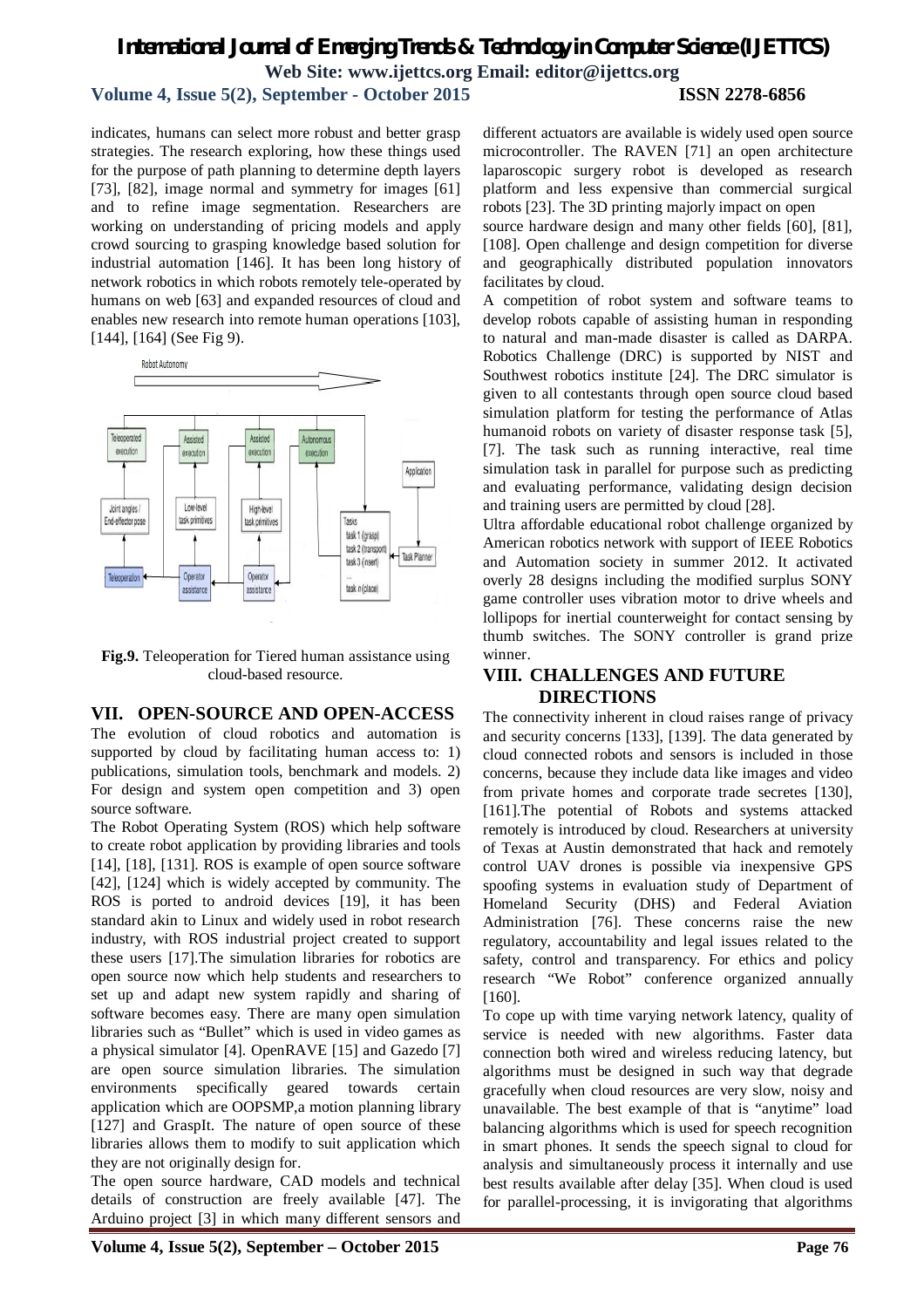**Volume 4, Issue 5(2), September - October 2015 ISSN 2278-6856**

oversample take into account that some remote processors may fail or experience long delays in returning value. Algorithms are needed to filter unreliable input and balance the cost of human intervention when human intervention is used.

The framework is required for moving Robotics and automation algorithm into cloud that facilitates this transaction. The cloud provides three possible levels for frameworks implementation. Infrastructure as a Service (IaaS) is a lowest level, in which bare operating system (OS) are provided on machines in cloud. The second level is, Platform as a Service (PaaS) which provide more structure, including application framework and database access, when restricting the choice of programming language and database models. Software as a Service (SaaS) is the highest level, exemplified by difference between Google Docs, a Cloud based word processor and Microsoft word, which is downloaded and installed locally.

Rapyuta which is a cloud computing platform included by RoboEarth project [118], is a PaaS framework for movement of computation off of robots to Cloud. The PaaS aspect can be extended to use the SaaS paradigm, which offers many advantages to robots and automation system. A data to be sent to a server allows by an interface with the help of SaaS that processes it and returns outputs, which relives of the burden to maintain data and software and allow companies to control proprietary software. This approach is called Robotic and Automation as a Service. Consider to Scenarios for a Graduate student setting up a robot work cell. Work cell purpose is to pick up and insect parts as they come down an assembly line, that requires object recognition and localization, grasp planning and motion planning. The work cell consists of a 7-DoF Fanuc industrial arm with parallel-jaw gripper and a Microsoft Kinetic RGBD sensor.

In Scenario 1 (with ROS), the software runs locally. The well-known open source library of robotic software ROS provides access to over 2000 open source ROS packages. Currently only Ubuntu Linux operating system supports ROS. Because of Ubuntu is popular, the graduate student's computers run OSX. Some softwares are only available as a source distribution, which requires download and installation of dependencies, but many ROS packages are provided for the purpose of simplified installation. The graduate student must set up a new machine with Ubuntu and resolve all library dependencies.

### **REFERENCE**

- [1] "Amazon Elastic Cloud (EC2)." [Online]. Available: http://aws.amazon.com/ec2/
- [2] ''Amazon Web Services" [Online]. Available: http://awsamazon.com
- [3] "Arduino." [Online]. Available: http://www.arduino.cc
- [4] ''Bullet Physics Library." [Online]. Available: http://bulletphyScs.org
- [5] "CIoudSim." [Online]. Available: http://gazebosi m.org/wiki/CI oudS m/
- [6] For Big -Data Scientists, Janitor Work Is Key Hurdle to Insights."[Online].Available:http://www.nytimes.com/2014/08/1

8/technology/for-big-data-scientists-hurdle-to-insights.is.janitorwork.html

- [7] " Gazebo." [Online].Available: http://gazebosim.org/
- [8] "Google Compute Engine." [Online]. Available: https://cloud.google.com/productscompute-engine
- [9] "Google Goggles" [Online]. Available: http://www.google.com/ mobilelgoggles/
- [10] "IEEE Networked Robots Techni cal Committee." [Online]. Available: http://www-uwrscsumn.eduLider/td
- [11] "Industry 4.0." [Online]. Available: http: //www. bm bf.de/erV19955. ph p
- [12] "Microsoft Azure." [Online].Available: http://www.windowsazure.00m
- [13] "MyRobots.com." [Online]. Available: http://myrobots.com
- [14] "Open Source Robotics Foundation." [Online]. Available: http: //www.osrfoundation.org
- [15] "OpenRAVE." [Online]. Available: http://openrave.org/
- [16] " RoboBrain." [Online]. Available: http://robobrai n. me
- [17] " ROS- Industrial ." [Online]. Available: http://rosindustrial.org
- [18] "ROS (Robot Operating System)." [Online]. Available: http://rosorg
- [19] " Rosjava, an Implementation of ROS in Pure Java with Android Sup- port." [Online]. Available: http://cloudrobotics.00m
- [20] "TOP500." [Online]. Available: http://www.top500.org/liati2012/06/100
- [21] " What is MyRobots7 [Online]. Available: http://myrobots.com/wiki/about
- [22] What is RoboEarth?" [Online]. Available: http://www.roboearth.org/ what-is-RoboEarth
- [23] "An Open -Source Robot-Surgeon." The Economist, 2012. [Online]. Available: http://www.economid.com/node/2154£3489
- [24] "DARPA Selects Southwest Research Institute to Support DARPA Robotics Challenge: Market Watch, 2013.
- [25]Accenture Inc., "A New Era for Energy Companies Cloud Computing Changes the Game." 2012. [Online]. Available: http://www.accenture.com/SiteColI ectonDocumentSPDF/Acceriture-New-Era-Energy-Companies-Cloud-Computing-changes-Garne. pdf
- [26]B. Added, S. Amari. and J. -J. Lesage, "Analytic calculus of response time in networked automation systems," IEEE Trans Autom. Sol. Eng. (T –A ), vol. 7, no. 4, pp. 858-869, Oct. 2010.
- [27]B. Added, S. Amari, and J. -J. Lesage, "Client-sarver networked automation systems reactivity: Deterministic and probabilistic analysis: IEEE Trans Autom. sci. Eng. (T –A ), vol. 8, no. 3, pp. 540-548, Jul. 2011.
- [28] C. Aguero. N. Koenig, I. Chen, H. Boyer, S Peters, J. Hsu. B. Gerkey, S. Paepcke, J. Rivero, J. Manzo, E. Krotkov, and G. Pratt, "Inside the virtual robotics challenge: Simulating realtime robotic disaster response," IEEE Trans. Autom. sci. Eng. (T –A ): special Issue Cloud Robot. Autom., vol. 12, no. 2, pp. 494-506, Apr. 2015.
- [29]M. Armbrust, I. Soica, M. Zaharia, A. Fox, R. Griffith, A. D. Jowph, R. Katz, A. Konwindi, G. Lee, D. Patterson, and A. Rabkin, "A view of cloud computing," Commun. ACM, vol. 53, no. 4, p. 50, Apr. 2010.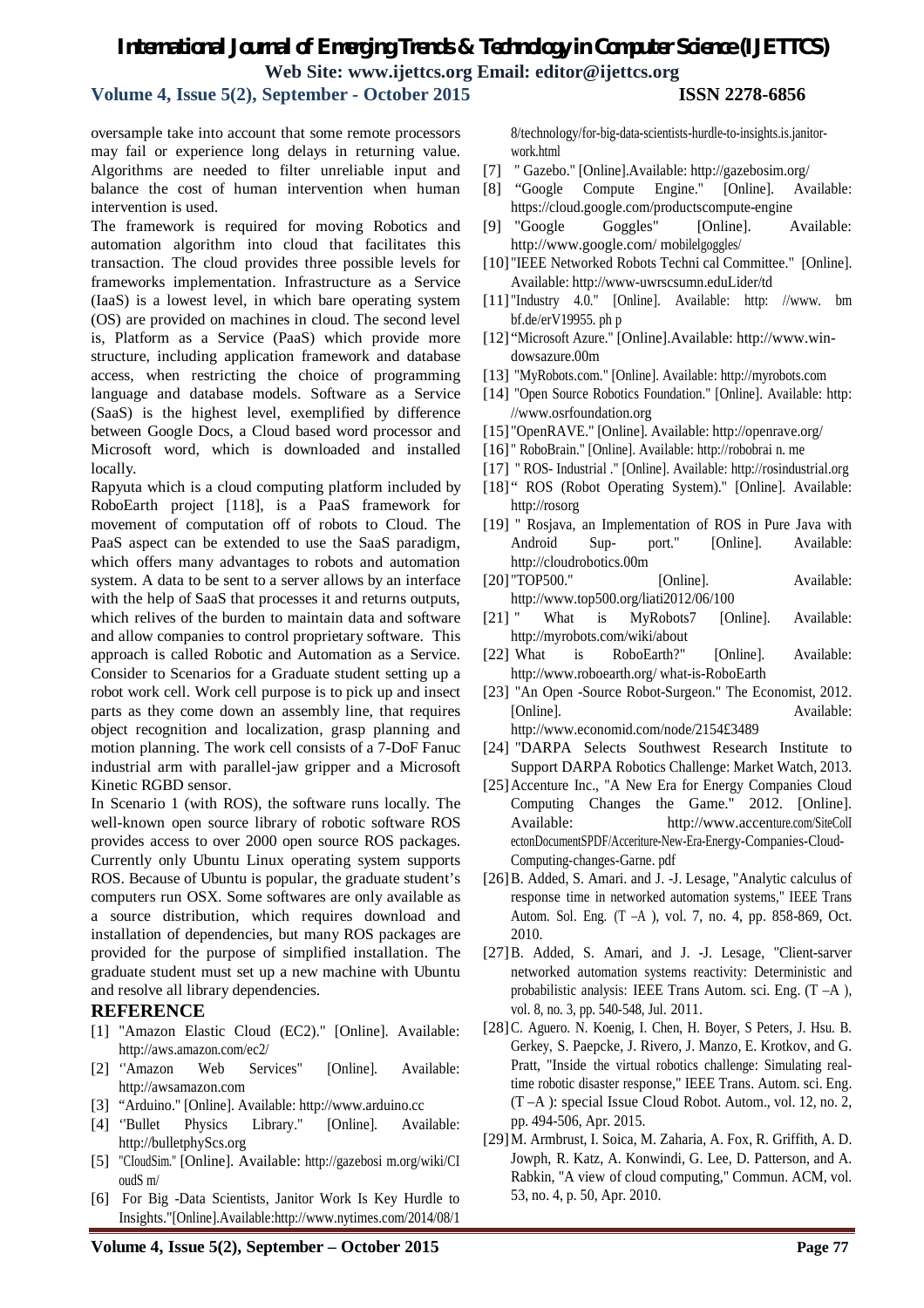**Volume 4, Issue 5(2), September - October 2015 ISSN 2278-6856**

- [30]R. Arumugarn, V. Enti, L. Bingbing, W. Xiaojun, K. Baskaran, F. Kong, A. Kumar, K. Meng, aid G. Kit, " DAvinCi: A cloud computing framework for service robots," in Proc. Int. Conf. Robot. Autom (ICRA.), 2010, pp. 3084-3089.
- [31] D. Astely, E. Dahlman, A. Furud<a, Y. Jading, M. Lindardm, and S Parkvall, "LTE: The evolution of mobile broadband," Commun. Mag., vol. 47, no. 4, pp. 44-51,2009.
- [32] L. Atzori, A. Iera, aid G. Morabito, "The Internet of things A survey," Comput. Netw., vol. 54, no. 15, pp. 2787-2805, Oct. 2010.
- [33]K. Bekris, R. Shome, A. Krontiris. and A. Dobwri. "Cloud automa- tion: Precomputing roadmaps for flexible manipulation," IEEE Robot. Autom. Mag.: Special Issue on Emerging Advances and Applications in Automation, 2014, under review.
- [34] W. Beksi and N. Papanikolopoulos, "Point cloud culling for robot vision tasks under communication constraints" in Proc. Int. Conf. Intell. Robot. Syst. (IROS), Chicago, IL, USA, 2014.
- [35] D. Berenson, P. Abbeel, aid K. Goldberg, "A robot path planning framework that learns from experience," in Proc. Int. Conf, Robot. Autom. (ICRA), May 2012, pp. 3671-3678.
- [36]B. Bhargava, P. Angin, and L. Duan, "A mobile -cloud pedestrian crossing guide for the blind," in Proc. Int. Conf. Adv. Cornput. Commun., 2011.
- [37] J. Bohg, A. Moraes, T. Asfour, and D. Kragic, "Data -driven grasp synthesis—A survey," IEEE Trans Robotics (T-RO), no. 99, pp. 1-21, 2013.
- [38]V. Chandrawkaran and M. I. Jordal, "Computational aid statistical tradeoffs via convex relaxation," Proc. Nat. Acad. sci. USA, vol. 110 no. 13, pp. E1181 -E1190,2013.
- [39]M. Ciocarlie, K. Hsiao, E. G. Jones S. Chitta, R. Rusu, and I. Sucan, "Towards reliable grasping and manipulation in household environments" in Proc. Exp. Robot. Int. Symp. (I Delhi, India, 2010.
- [40] M. Ciocarlie, C. Pantofaru, K. Hsiao, G. Bradski, P. Brook, and E. Dreyfuw. "A side of data with my robot," IEEE Robot. Autom. Mag., vol. 18, no. 2, pp. 44-57, Jun. 2011.
- [41] Committee on the Analysis of Massive Data; Committee on Applied and Theoretical Statistics; Board on Mathematical Sciences and Their Applications; Division on Engineering and Physical Sciences; National Research Council, "Frontiers in massive data analysis," The National Academies Press. Washington, DC, USA. 2013.
- [42] L. Dabbish, C. Stuart, J. Tsay, and J. Herbdeb, "Soda coding in github: Transparency and collaboration in an open software repository," in Proc. ACM Conf. Comput. Supported Cooperative Work, 2012, p. 1277.
- [43] S. Dali bard, A. Nakhaei, F. Lamiraux, and J. -P. Laumond, "Manipulation of documented objects by a walking humanoid robot," in Proc. I EEE-RAS I nt. Conf. Humanoid Robot., Dec. 2010, pp. 518-523.
- [44]R. D'Andrea, "Guest editorial: A revolution in the warehouse: A Retrospective on KIVA systems and the grand challenges ahead," IEEE Trans. Autom. sci. Eng. (T –A ), vol. 9, no. 4, pp. 638-639, Oct. 2012.
- [46]H. Dang, J. Weisz, and P. K. Allen, "Blind grasping: Stable robotic grasping using tactile feedback and hand kinematics" in Proc. Int. Conf. Robot. Autom. (ICRA), May 2011. pp. 5917-5922.
- [47] S. Davidson, "Open -source Hardware," IEEE Design Test Comput., vol. 21. no. 5, pp. 456-456, Sep. 2004.
- [48] G. de Croon, P. Gerke, and I. Sprinkhuizen-Kuyper, "Crowdsourcing as a methodology to obtain large and varied robotic data sets," USA,2014.
- [49] J. Dean, G. Corrado, R. Monga, K. Chen, M. Davin, M. Mao, M. Ranzato, A. Senior, P. Tucker, K. Yang, Q. V. Le, and A. Y. Ng, "Large scale distributed deep networks" in Advances in Neural Information Processing Systems 25, F. Pereira, C. Burgas, L. Bottou, and K. Wkinberger, Eds, 2012, pp. 1223-1231.
- [50]J. Deng, W. Dong, socher, L. -J. Li, K. Li, and L. Fei-Fei, " Imagenet: A large -scale hierarchical image database," in Proc. IEEE Conf. Comput. vision Pattern Recognit., 2009, pp. 248- 255.
- [51]A. Dobson, A. Krontiris, and K. E. Bekris, "Spars roadmap spanners" Algorithmic Foundations of Robotics X, pp. 279- 296,2013.
- [52] Droplet, "Cloud Powered Water Sprinkler System," 2014.
- [53]Z. Du, W. Yang, Y. Chen. X. Sun, X. Wang, and C. Xu, "Design of a robot cloud center," in Proc. Int. Symp. Autom. Decentralized Syst., Mar. 2011, pp. 269-275.
- [54]E. Dumbill, "Defining Big Data," [Online]. Available: Forbes Data Driven Blog, 2014
- [55]P. C. Evans aid M. Annunziata. "Industrial Internet: Pushing the boundaries of minds end machines," General Electric. Tech. Rep., 2012.
- [56]M. Everingham, L. Van Gool, C. K. Williams, J. Winn, and A. Ziswrman, "The PASCAL visual object classes (VOC) challenge," Int. Comput. Vision, vol. 88, no. 2, pp. 303- 338,2010.
- [57]S. Gammeter, A. Gassmann, L. Bossard, T. Quack, and L. Van God, "Server -side object recognition and client-side object tracking for mobile augmented reality," in Proc. IEEE Conf. Comput. Vision Pattern Recognit.. Jun. 2010, pp. 1-8.
- [58]J. Garcia, "Using cloud computing as a HPC platform for embedded systems," 2011, Unpublished work. [Online]. Available: http://www.atc.us.eslclescargaStfmHPCCIoud.pdf
- [59]General Electric, "The caw for an industrial big data platform: Laying the groundwork for the new industrial age," 2014. [Online]. Available: httpsllgesoftware.conVIndustrial Big Data Platform.pdf
- [60]N. Gershenfeld, Fab: The Coning Revolution on Your Desktop –from Personal Computers to Personal Fabrication. New York, NY, USA: Basic Books, 2007.
- [61]Y. Gingold, A. Shamir, and D. Cohen -Or, "Micro perceptual human computation for visual tasks," ACM Trans. Graphics vol. 31, no. 5, pp. 1-12, Aug. 2012.
- [62][62] J. Glover, D. Rus, and N. Roy, "Probabilistic models of object geometry for grasp planning," Robotics &lance and Systems (RS, vol. IV, pp. 278-285,2008.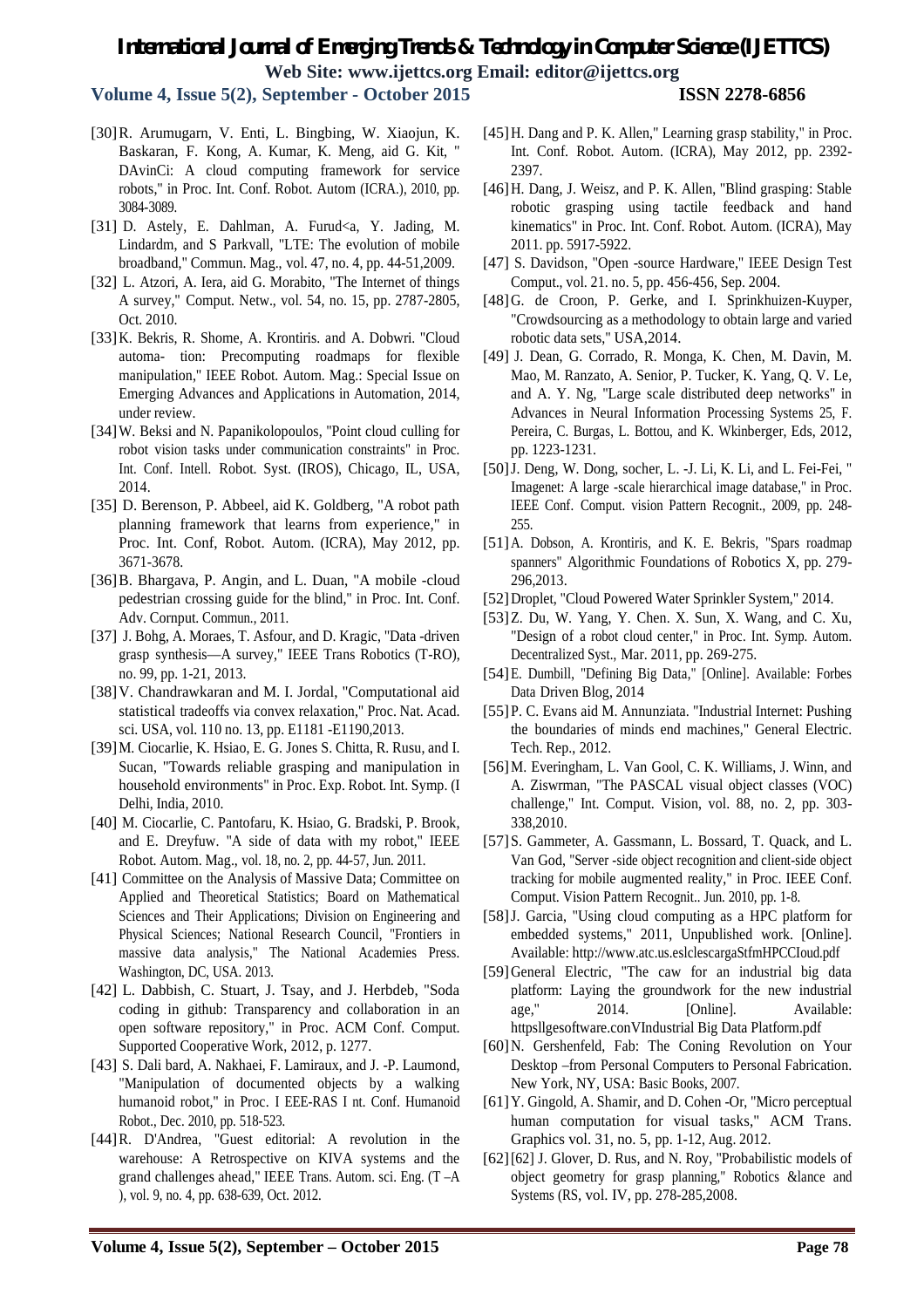**Volume 4, Issue 5(2), September - October 2015 ISSN 2278-6856**

- [63]K. Goldberg, "Beyond the web: Excavating the real world via mosaic," in Proc. 2nd Int. World Wide Web Conf., 1994, pp. 1- 12.
- [64]K. Goldberg and B. Chen. "Collaborative control of robot motion: Robustness to error," in Proc. I EEE/RSJ Int. Conf. Intel!. Robot. *Syd.,* 2001, vol. 2, pp. 655-660.
- [65] K. Goldberg, M. Mascha, S. Gentner, N. Rothenberg, C. Sutter, aid J. Wegley, "Desktop teleoperation via the world wide web," in Proc. Int. Conf. Robot. Autom. (I CRA), Nagoya, J an, 1995, pp. 654-659.
- [66] Beyond V1abcams An Introduction to Online Robots, K. Goldberg and R. Siegwart. Eds Cambridge, MA, USA: MIT Press, 2002.
- [67] C. Goldfeder, M. Ciocarlie, and P. Allen, "The Columbia grasp database," in Proc. Int. Conf. Robot. Autom. (ICRA), May 2009, pp. 1710-1716.
- [68] C. Goldfeder aid P. K. Allen. "Data -driven grasping," Auton. Robot., vol. 31, no. 1, pp. 1-20, Apr. 2011.
- [69] B. Gouveia, D. Portugal, D. Silva, and L. Marques "Computation sharing in distributed robotic systems: A case study on SLAM," IEEE Trans Autom. Sci. Eng. (T - ASE): Special Issue Cloud Robot. Autom, vol. 12, no. 2, pp. 410-422, Apr. 2015.
- [70]E. Guizzo, "Cloud robotics: Connected to the cloud, robots get smarter." IEEE spectrum Automaton Blog, 2011.
- [71] B. Hannaford, J. Rown, D. Friedman, H. King, P. Roan, L. Chang, D. Glozman, J. Ma, S. Kosari, and L. White, "Raven II: Open platform for surgical robotics research," IEEE Trans. Biomed. Eng., pp. 954-959,Apr. 2013.
- [72]E. Hidago-Pena, L.F. Mari n-Urias, F. Montez Gonzalez Marin-Hernandez, and H. V. Rios -Figueroa, "Learning from the Web: Recognition method based on object appearance from Internet images" in Proc. ACM/IEEE Int. Conf. Human - Robot Interaction, 2013, pp. 139-140.
- [73]J. Higuera, A. X u, F. Shkurti, and G. Dudek, "Socially -driven collective path planning for robot missions," in Proc. Conf. Comput. Robot Mission, May 2012, pp. 417-424.
- [74]G. Hu, W. Tay, and Y. V\k.n, "Cloud robotics: Architecture, challenges and applications," IEEE Network, vol. 26, no. 3. pp. 21-28,2012.
- [75] K. Huebner, K. Welke, M. Przybylski, N. Vahrenkanp, T. Asfour, and D. Kragic, "Grasping known objects with humanoid robots: A box based approach," in Proc. Int. Conf. Adv. Robot., Munich, Germany, 2009.
- [76] Humphreys, Todd, Cockrell School researchers demonstrate first successful 'spoofing' of UAVs," 2012. [Online]. Available: http://www.engr.utexaseduffeatures/h umphreysspoofing
- [77]T. Hunter, T. Moldovan, M. Zahari a, S. Merzgui , J. Ma, M. J. Franklin, P.Abbeol,andA. M. Bayen, "Scaling the mobile millennium system in the cloud," in Proc. 2nd ACM Simp. Cloud Compu. (CC), Cawais, Portugal, 2011, pp. 28:1-28:8.
- [78] D. Hunziker, M. Gajamohan, M. VVaibel, and R. D'Andrea, "Rapyuta: The roboearth cloud engine," in Proc. IEEE Int. Conf. Robot. Autom. (I GRA), Karlsruhe, Germany, 2013, pp. 438
- [79]M. Inaba, "Remote -brained robots," in Proc. Int, Joint Conf, Artif. Intell., 1997, pp. 1593-1606.
- [80] J. D. Irwin, The Industrial Electronics Handbook. Boca Raton, FL, USA: CRC Press, 1997.
- [81]P. F. Jacobsand D. T. Reid, Rapid Prototyping & Manufacturing: Fundamentals of stereo lithography. Dearborn, MI, USA: Soc. Manuf. Eng., 1992.
- [82]A. Jain, D. Das, and A. Saxena, "Planit: A crowdsourcing approach for learning to plan paths from large wale preference feedback," Tech. Rep., 2014.
- [83] N. K. Jangid, "Real ti me cloud computing," in Data Manage. Security, 2011
- [84] M. Johnson -Roberson, J. Bohg, G. Skantze, J. Gudafson, R. Carlson, B. Rasolzadeh, and D. Kragic, "Enhanced visual wane understanding through human -robot dialog," in Proc. Int. Conf. Intel!. Robot. (I ROS), Sop. 2011, pp. 3342-3348.
- [85] S. Jordan, T. Haidgger, L. Felde, and I. Rudas ""the rising prospects of cloud robotic applications" in Proc. Int, Conf. Comput. Cybern. (I CCC), Jul. 2013. pp. 327-332.
- [86]G. Juve, E. Deal man, G. B. Berriman, B. P. Berman, and P. Maechling, "An evaluation of the cost and performance of scientific workflows on Amazon EC2," J. Grid Cornput., vol. 10, no. 1, pp. 5-21. Mar. 2012.
- [87] K. Kamei, S Nishio, N. Hagita, and M. Sato, "Cloud networked robotics" IEEE Network, vol. 26, no. 3, pp. 28- 34,2012.
- [88]A. Kasper, Z. X ue, and R. Dillmann, "The KIT object models database: An object model database for object recognition, localization and manipulation in service robotics," Int. J. Robot. Res. (IJRR), vol. 31, no.8, pp. 927-934, May 2012.
- [89]B. Kehoe, A. Matsukawa, S Candido, J. Kuffner, and K. Goldberg, "Cloud -based robot grasping with the google object recognition engine," in Proc. Int, Conf. Robot. Autom. (I CRA), Karlsruhe, Germany, 2013, pp. 4263-4270.
- [90]B. Kehoe, D. Berenson, and K. Goldberg, "Estimating pal tolerance bounds based on adaptive cloud -bawd grasp planning with dip," in Proc. IEEE Int. Conf. Autom. Sci. Eng. (CA ), Seoul, Korea, 2012, pp. 1106-1113.
- [91] B. Kehoe, D. Berenson, and K. Goldberg, "Toward cloud bawd grasping with uncertainty in shape: Estimating lower bounds on achieving force closure with zero -slip push grasps" in Proc. Int. Conf. Robot. Autom. (I CRA). St. Paul, MN, USA, May 2012, pp. 576-583.
- [92] B. Kehoe, D. Warrier, S Patil, and K. Goldberg, "Cloud based grade planning for tolerance parts using parallelized Monte Carlo S9M-piing," IEEE Trans. Autom. Sci. Eng. (TA ): Special Issue Cloud Robot. Autom., vol. 12, no. 2, pp. 455-470, Apr. 2015.
- [93]J. Kelly, "The industrial internet and big data analytics: Opportunities and challenges," 2013. [Online]. Available: http://wikibon.org/wiki/v/The Industrial Internet and Big Data Analytics%3AOpportunities and Challenges
- [94]D. Kent and S. Chernova, "Construction of an object manipulation database from grasp demonstrations," in Proc. Int. Conf. Intell. Robot. ,at. (I ROS), Chicago, IL, USA, 2014.
- [95]W. -J. Kim, K. and A. Ambike, "Red -time operating environment for networked control systems" IEEE Trans Autom. Sci. Eng. (T -ASE), vol. 3, no. 3, pp. 287-296,2036.
- [96] KIVA, "KIVA Systems," 2014. [Online]. Available: www.kivasystemscom.
- [97] A. Krizhevdcy, I. Sutd<ever, and G. E. Hinton, "imagenet" classification with deep convolution neural networks: in Advances in Neural Information Processing Systems 25, F.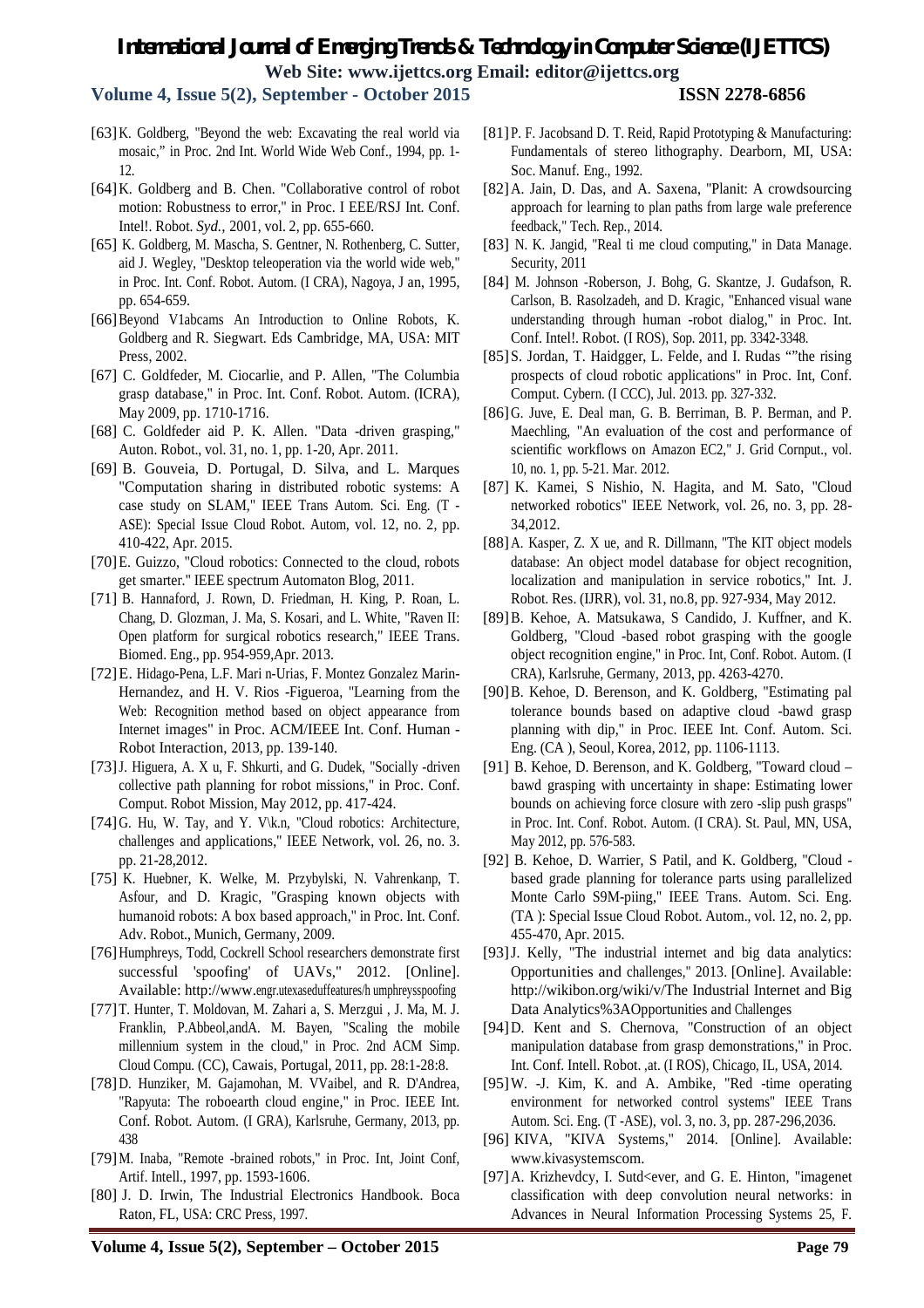**Volume 4, Issue 5(2), September - October 2015 ISSN 2278-6856**

Pereira, C. Burgas, L. Bottou, and K. Minberger, Eds., 2012, pp. 1097-1105.

- [98] J. Kuffner, "Cloud -enabled robots," in Proc. IEEE-RAS I nt. Conf. Humanoid Robot., Nashville, TN, USA. 2010.
- [99]V. Kumar, R. Daniela, and G. S. Sukhatme. "Networked robotics," in
- [100] V. Kumar and N. Michael, "Opportunities and challenges with autonomous micro aerial vehicles," Int. J. Robot. Res (IJRR), vol. 31, no. 11, pp. 1279-1291,2012.
- [101] K. Lai and D. Fox, "Object recognition in 3D point clouds using web data and domain adaptation," Int. J. Robot. Res (IJRR), vol. 29, no. 8, pp. 1019-1037, May 2010.
- [102] Q. Le, M. Ranzato, R. Monga, M. Davin, K. Chen, G. Corrado, J. Dean, and A. Ng, Building high-level features using large scale unsupervised learning," in Proc. Int. Conf. Mach. Learn., Vancouver, BC, Canada, 2012, pp. 8595-8598.
- [103] A. E. Leeper, K. Hsiao, M. Ciocarlie, L. Takayama, and D. Gossow, "Strategies for human -in -the -loop robotic grasping," in Proc. ACM/ IEEE Int. Conf, Human -Robot Interaction. 2012, pp. 1-8.
- [104] I. Lenz, H. Lee, and A. Saxena, "Deep learning for detecting robotic grasps," Int. J. Robot. Res (IJRR), to be published.
- [105] Z. Li, L. O'Brien. H. Zhang, and R. Cai, "On the conceptualization of performance evaluation of laaS services" IEEE Trans Services Cornput., to be published.
- [106] Z. Li, H. Zhang, L. O'Brien, R. Cai, and S. Flint, "On evaluating commercially cloud services a systematic review" J.sot. soft. Vol. 86, no. 9, pp. 2371-2393.2013.
- [107] P. Lin, K. Abney, and G. A. Bekey, Robot Ethics: The Ethical and Social Implications of Robotics Cambridge, MA, USA: MIT Press. 2011.
- [108] H. Lipson and M. Kurman, Fabricated: The New world of 3D Printing. New York, NY, USA: wiley, 2013.
- [109] B. Liu, Y. Chen, E. Blawh, and K. Pham, "A holistic cloud –enabled robotics system for real-time video tracking application," in Future inform. Technol., 2014, pp. 455-468.
- [110] C. -H. Lu and L. -C. Fu, "Robust location -aware activity recognition using wireless sensor network in an attentive home," IEEE Trans Autom. Si. Eng. (T –A ), vol. 6, no. 4, pp. 598-609,2009.
- [111] J. Mahler, S. Krishnan, M. Laskey, S. Son, A. Murali, B. Kehoe, S. Patil, J. VVang, M. Franklin, P. Abbeel, and K. Goldberg, "Learning accurate kinematic control of cable driven surgical robots using data cleaning and Guassian process regression" in proc. IEEE Int. conf. Autom Sci. Eng. (CA), Taipei, Taiwan, 2014.
- [112] G. McKee, "What is networked robotics?: Informatics in Control Automation and Robotics vol. 15, pp. 35-45,2008.
- [113] McKinsy Inc., "Big data and the opportunities it creates for semiconductor players," 2012. [Online]. Available : http://www.mckinsy.com/-/media/McKi nsy/dotcom/dientseryice/Semiconductordl ssue\Autumnn12012JF0FdBig\_data\_and\_the opportuni- ties it\_creates for\_semiconductor\_players.ashx
- [114] P. Mehrotra, J. Djomehri, S. Heistand, R. Hood, H. in. A. Lazanoff, S. Saini, and R. BisNas, "Performance evaluation of Amazon EC2 for NASA HPC applications," in Proc. 3rd

workshop on Scientific Cloud Computing Date—science Cloud' 12,2012, pp. 41-50.

- [115] P. Melt and T. Grance, "The NIST definition of cloud computing," National Institute of Standards and Technology, 2009.
- [116] N. Michael, D. Mellinger, Q. Lindsey, and V. Kumar, "The GRASP multiple micro UAV testbed," IEEE Robot. Autom. Mag., vol. 17, no. 3, pp. 56-65,2010.
- [117] A. Miller and P. Allen, "Grasplt! A versatile simulator for robotic grasping," IEEE Robot. Autom. Mag., vol. 11, no. 4, pp. 110-122, Dec. 2004.
- [118] G. Mohanarajah, D. Hunzi ker, M. bel, and R. D'Andrea, " Rapyuta: A cloud robotics platform," IEEE Trans Autom. Sci. Eng. (T –A ), vol. 12, no. 2, pp. 481-493, Apr. 2015.
- [119] G. Mohanarajah, V. Uwnko, M. Singh, M. Waibel, and R. D'Andrea, "Cloud -bawd collaborative 3D mapping in real-time with low-cost robots: IEEE Trans Autom. S. Eng. (T –A ): Special Issue Cloud Robot. Autom., vol. 12, no. 2, pp. 423-431, Apr. 2015.
- [120] M. MOUS311 and M. Kamel, "An experimental approach to robotic grasping using a connectionist architecture and generic grasping functions," IEEE Trans Syst., Man, Cybern., Part C, vol. 28, no. 2, pp. 239-253, May 1998.
- [121] M. Narita, S. Okabe, Y. Kato, Y. Murakwa, K. Okabayashi, and S. Kanda, "Reliable cloud-based robot services," in Proc. Conf. IEEE Ind. Electron. Soc., 2013, pp. 8317-8322.
- [122] National Science Foundation, "Enabling a new future for cloud com- puting," 2014. [Online]. Available: http://nsf.govinewsnewssumm.jsp?cntn id=132377
- [123] D. Nister and H. Steweni us, "Scalable recognition with a vocabulary tree," in Proc. IEEE Conf. Comput. Vision Pattern Recognit. (CVPR), 2006, vol. 2, pp. 2161-2168.
- [124] D. Nurmi, R. Wolski, C. Grzegorczyk, G. Obertelli, S. Somen, L. Youwff, and D. Zagorodnov, "The eucalyptus open -source cloud -computing system," in Proc. IEEE/ACM Int. Symp. Cluster Comput. Grid, 2009, pp. 124-131.
- [125] G. Oliveira and V. Ider, "View planning for cloud -bawd active object recognition," Dept. Comput. Sci., Univ. Minnesota, Minneapolis, MN, USA, Tech. Rep. 13- 025,2013.
- [126] E. Flaku, K. E. Bekris, B. Y. Chen, A. M. Ladd, and L. E. Kavraki, "Sampling -bawd roadmap of trees for parallel motion planning," IEEE Trans Robotics (T-RO), vol. 21, no. 4, pp. 597-608,2005.
- [127] E. Flaku, K. E. Bekris, aid L. E. Kavreki, OOPS for motion planning: An online, open -source, programming system," in Proc. Int. Conf. Robot. Autom. (I CRA), Apr. 2007, pp. 3711-3716.
- [128] M. Popovic, G. Kootstra, J. A. Jorgensen. D. Kragic, and N. Kruger, Grasping unknown objects using an early cognitive vision system for general scene understanding," in Proc. Int. Conf. Intell. Robot. Syst. IRO , Sep. 2011, pp. 987-994.
- [129] E. Prestes, J. L. Carbonera, S. Rama Fiorini, V. A. M. ,Jorge, M. Abel, R. Madhavan, A. Locoro, P. Goncalves M. E. Barret°, M. Habib, A. Chi bani S. Gerard, Y. Amirat, and C. Schlenoff, " Towards a core ontology for robotics and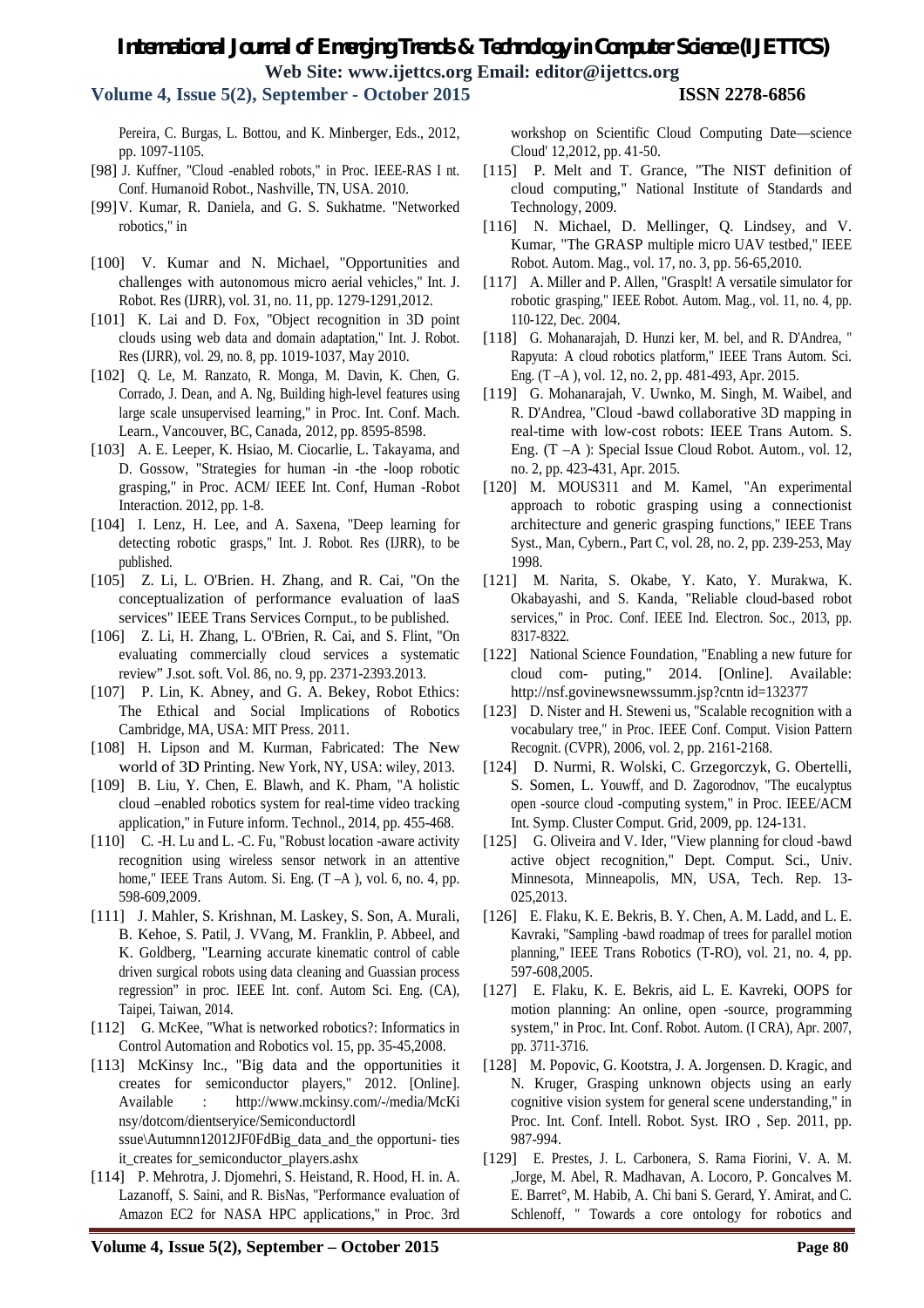**Volume 4, Issue 5(2), September - October 2015 ISSN 2278-6856**

automation." Robot. Auton. Syst., vol. 61, no.11, pp. 1193- 1204,2013.

- [130] A. A. Proi a, D. Si mshaw, , and K. Hauwr, Consumer cloud robotics andvthe fair information practice principles Recognizing the challenges andvopportunities ahead," Minnesota J. Law, Sci. Technol., to be published.
- [131] M. Quigley, B. Gerkey, K. Conley, J. FauS, T. Foote, J. Leibs, E. Berger, R. Wheeler, and A. Ng," ROS: An open -source robot operatingvsystem," in Proc. I CRA workshop on Open Source Software, Kobe, Japan. 2009.
- [132] A. J. Quinn and B. B. Bederson, "Human computation: A survey and taxonomy of a growing field," in Proc. GCHI Conf. Human Factors Comput. Syst., 2011, wr. CHI '11, pp. 1403-1412.
- [133] K. Ren, C. Wang, and Q. Wang et al., "Security challenges for the public cloud," IEEE Internet Comput., vol. 16, no. 1, pp. 69-73,2012.
- [134] L. Riazuelo, J. Civera, and J. M onti , "C2TAM: A cloud framework for cooperative tracking and mapping," Robot. Auton. Sist., vol. 62, no. 4, pp. 401-413,2013.
- [135] L. Riazuelo, M. Tenorth, D. D. Marco, M. Salas, L. Mownlechner, L. Kunze, M. Beetz, J. D. Tardos, L. Montano, and J. M onti el , RoboEarth web -enabled and knowledge -based active perception," in Proc. I ROSworkshop on Al -Bawd Robotics Tokyo, Japan, 2013.
- [136] L. Riazuelo, M. Tenorth, D. Marco, M. Salas, D. Galvez-Lopez, L. Mownlechner, L. Kunze, M. Beetz, J. Tardos, L. Montano, and J. Montiel , "RoboEarth semnatic mapping: A cloud enabled knowledge –based approach," IEEE Trans Autom. Sci. Eng. (T –A ): Special issue CloudRobot. Autom., vol. 12, no. 2, pp. 432-443, Apr. 2015.
- [137] J. Sameron-Garcia, F. Diaz –del, I nigo-Blawo, and D. Cagigas "A tradeoff analysis of a cloud -based robot navigation Assistant using stereo image processing," IEEE Trans. Autom Eng. (T-A) special issues cloud robot Autom. Vol. 12,no 444-45, Apr 2015
- [138] M. Samadi, T. Kollar, and M. Veloso, "Using the web to interactively learn to find objects," in Proc. AAA] Conf. Artif. Intell., 2012, pp. 2074-2080.
- [139] C. Schmitt, "Security and privacy in the era of big data," 2014. [Online] Available: http://www.renci .org/wpcontent/uploads/2014/02/0313VVhitePaper-iRODS.pdf
- [140] P. Sermanet, D. Eigen, X. Zhang, M. Mathieu, R. Fergus, and Y. LeCun, "OverFeat: Integrated recognition, localization and detection using convolutional networks" CoRR 2013.
- [141] M. Senior, T. Fifield, and N. Katayama, " Belle Monte-Carlo production on the Amazon EC2 cloud," J. Phys,: Conf. Series, vol. 219, no. 1, Apr. 2010.
- [142] N. Snavely, S. M. Seitz, and R. Szelisky, "Photo tourism: Exploring photo collections in 3D," ACM Trans Graphics (TOG), vol. 25, no. 3, pp. 835-846,2006.
- [143] D. Song, K. Goldberg, and N. Y. Chong, "Networked" telerobots," in Springer Handbook of Robotics B. Siciliano and O. Khatib, Eds. Berlin, Germany: Springer-Verlag, 2004.
- [144] A. Sorokin, D. Berenson, S. S. Srinivasa, and M. Hebert, " People helping robots helping people: Crowdsourcing

for grasping novel objects," in Proc. Int. Conf. Intell. Robot. Syst. (IRO , Oct. 2010, pp. 2117-2122.

- [145] A. Sorokin and D. Forsyth, "Utility data annotation with Amazon me- chanical turk," in Proc. IEEE Conf. Comput. Melon Pattern Rec,ognit. workshops, Jun. 2008, pp. 1-8.
- [146] M. Stenmark, J. Malec, K. Nilsson, and A. Robertsson. "On distributed knowledge bases for small -batch assembly," IEEE Trans Autom. Special Issue Cloud Robot. Autom., vol. 12, no. 2, pp. 519-528, Apr. 2015.
- [147] M. Tenorth and M. Beetz, "KnowRob: A knowledge processing infra- structure for cognition -enabled robots" Int. J. Robot. Res (I JRR), vol. 32, no. 5, pp. 566-590,2013.
- [148] M. Tenorth, A. Clifford Perzylo, R. Lafrenz, and M. Beetz, "The RoboEarth language: Representing and exchanging knowledge about actions, objects, environments" in Proc. Int. Conf. Robot. Autom. (I CRA), May 2012, pp. 1284-1289.
- [149] M. Tenorth, A. C. Perzylo, R. Lafrenz, and M. Beetz, "Representation and exchange of knowledge about actions, objects environments in the roboearth framework," IEEE Trans Autom. Sci. Eng. (T –A ), vol. 10, no. 3, pp. 643-651, Jul. 2013.
- [150] The African Robotics Network (AFRON), -Ten dollar robot' design challenge winners" 2012. [Online]. Available: http://robotics-africa.org/design challenge.html
- [151] A. Torrsba, R. Fergus, and W. T. Freeman, "80 million tiny images A large data set for nonparametric object and scene recognition," IEEE Trans Pattern Anal. Mach. Intell., vol. 30, no. 11, pp. 1958-1970, 2008.
- [152] R. Tudoran, A. Cosan, G. Antoniu, and L. Bouge, "A performance evaluation of azure and nimbus clouds for scientific applications" in Proc. Int. workshop on Cloud Computing Platforms—CloudCP'12, 2012, pp. 1-6.
- [153] L. Turnbull and B. Samanta, "Cloud robotics: Formation control of a multi robot system utilizing cloud infrastructure," in Proc. IEEE South-east on, 2013, pp. 1-4.
- [154] J. van den Berg, P. Abbeel, and K. Goldberg, "LQG-MP: Optimized path planning for robots with motion uncertainty and imperfect state information," Int. J. Robot. Res (IJRR), vol. 30, no. 7, pp. 895-913, Jun. 2011.
- [155] L. von Ahn, "Human computation," Ph.D. dissertation, Carnegie Mellon Univ., Pittsburgh, PA, USA, 2009.
- [156] M. VVaibel, M. Beetz J. Civera Galvez-Lopez K. Haussermann, R. Janssen, J. Montiel, A. Perzylo, B. Schiellle, M. Tenorth "RoboEarth," IEEE Robot Autom. Mag. Vol. 18, no. 2, pp. 69-82, Jun. 2011.
- [157] H. VVang Y. Ma, "Toward real-time Monte Carlo Simulation using a commercial cloud computing infrastructure.," Phys. Med. Bio., vol. 56, no. 17, pp. N175 - N181, sp. 2011.
- [158] J. Wang, S. Krishnan, M. J. Franklin, K. Goldberg, T. Krasca, and T. Milo, "A Sample -and -clean framework for fast and accurate query processing on dirty data," in Proc. ACM SGMOD Int. Conf. Manage. Data, Snowbird, UT, USA, 2014.
- [159] L. Wang, M. Liu, and M. Q. -H. Meng, "Real-time multisensor data retrieval for cloud robotic systems," IEEE Trans. Autom. Sci. Eng. Special Issue Cloud Robot. Autom., vol. 12, no. 2, pp. 507-518, Apr. 2015.